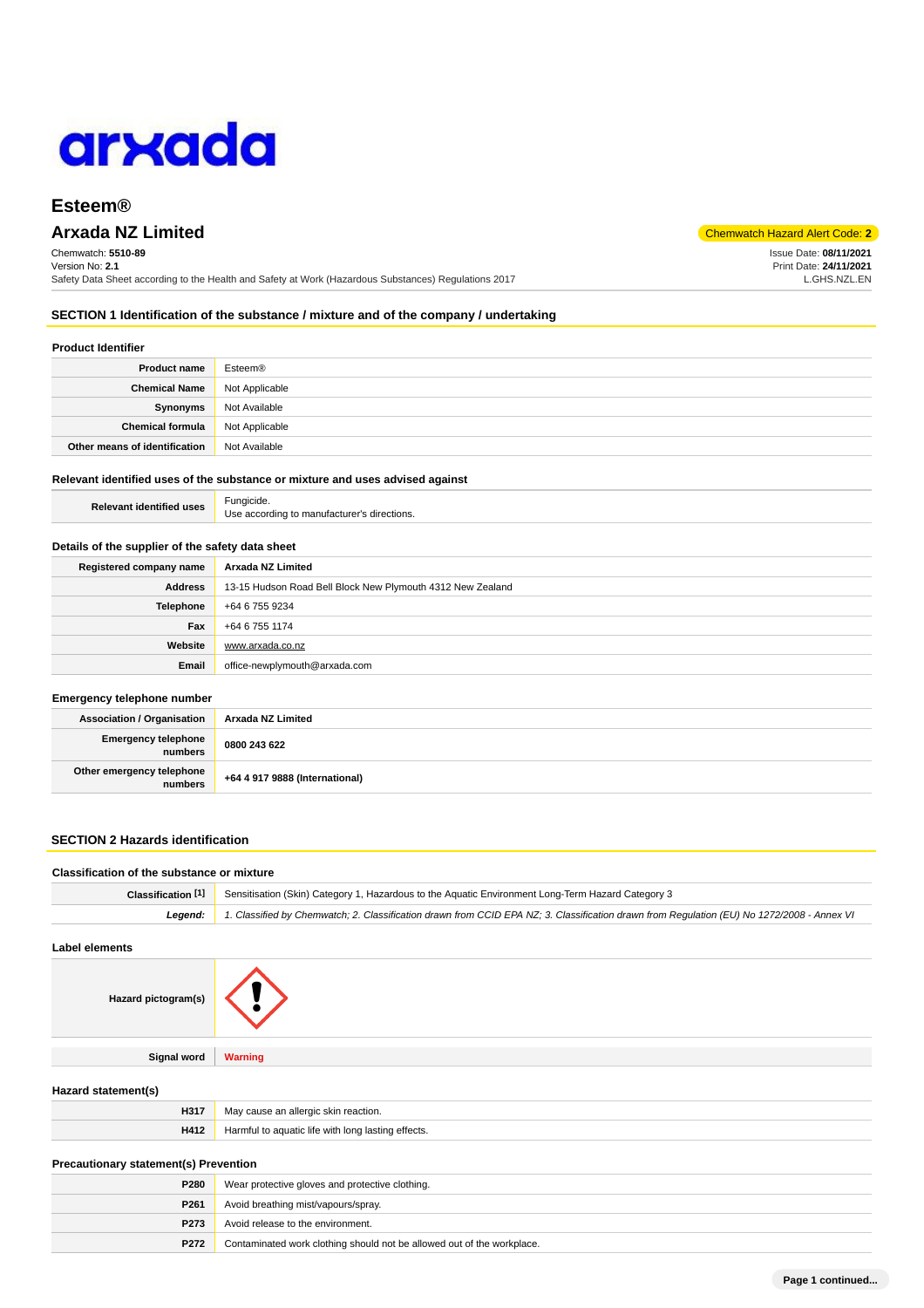## **Esteem®**

**Continued...**

## **Precautionary statement(s) Response**

|           | <b>P302+P352</b> IF ON SKIN: Wash with plenty of water.          |  |
|-----------|------------------------------------------------------------------|--|
| P333+P313 | If skin irritation or rash occurs: Get medical advice/attention. |  |
| P362+P364 | Take off contaminated clothing and wash it before reuse.         |  |

## **Precautionary statement(s) Storage**

Not Applicable

**Precautionary statement(s) Disposal**

**P501** Dispose of contents/container to authorised hazardous or special waste collection point in accordance with any local regulation.

## **SECTION 3 Composition / information on ingredients**

### **Substances**

See section below for composition of Mixtures

### **Mixtures**

| <b>CAS No</b> | %[weight]                                                                                                                                                                                              | Name                                       |
|---------------|--------------------------------------------------------------------------------------------------------------------------------------------------------------------------------------------------------|--------------------------------------------|
| 146659-78-1   | $<$ 10                                                                                                                                                                                                 | polyoxin D zinc                            |
| Not Available | balance                                                                                                                                                                                                | Ingredients determined not to be hazardous |
| Legend:       | 1. Classified by Chemwatch; 2. Classification drawn from CCID EPA NZ; 3. Classification drawn from Regulation (EU) No 1272/2008 - Annex VI;<br>4. Classification drawn from C&L: * EU IOELVs available |                                            |

## **SECTION 4 First aid measures**

| Description of first aid measures |                                                                                                                                                                                                                                                                                                                                                                                                                                                                    |  |
|-----------------------------------|--------------------------------------------------------------------------------------------------------------------------------------------------------------------------------------------------------------------------------------------------------------------------------------------------------------------------------------------------------------------------------------------------------------------------------------------------------------------|--|
| <b>Eye Contact</b>                | If this product comes in contact with the eyes:<br>• Wash out immediately with fresh running water.<br>Ensure complete irrigation of the eye by keeping eyelids apart and away from eye and moving the eyelids by occasionally lifting the upper<br>and lower lids.<br>Seek medical attention without delay; if pain persists or recurs seek medical attention.<br>▶ Removal of contact lenses after an eye injury should only be undertaken by skilled personnel. |  |
| <b>Skin Contact</b>               | If skin contact occurs:<br>Immediately remove all contaminated clothing, including footwear.<br>Filush skin and hair with running water (and soap if available).<br>Seek medical attention in event of irritation.                                                                                                                                                                                                                                                 |  |
| Inhalation                        | If fumes, aerosols or combustion products are inhaled remove from contaminated area.<br>• Other measures are usually unnecessary.                                                                                                                                                                                                                                                                                                                                  |  |
| Ingestion                         | Immediately give a glass of water.<br>First aid is not generally required. If in doubt, contact a Poisons Information Centre or a doctor.                                                                                                                                                                                                                                                                                                                          |  |

## **Indication of any immediate medical attention and special treatment needed**

Treat symptomatically.

## **SECTION 5 Firefighting measures**

## **Extinguishing media**

There is no restriction on the type of extinguisher which may be used.

Use extinguishing media suitable for surrounding area.

## **Special hazards arising from the substrate or mixture**

| <b>Fire Incompatibility</b>    | Avoid contamination with oxidising agents i.e. nitrates, oxidising acids, chlorine bleaches, pool chlorine etc. as ignition may result                                                                                                                                                                                                                                                                                                                                                                                                                                     |  |  |
|--------------------------------|----------------------------------------------------------------------------------------------------------------------------------------------------------------------------------------------------------------------------------------------------------------------------------------------------------------------------------------------------------------------------------------------------------------------------------------------------------------------------------------------------------------------------------------------------------------------------|--|--|
| <b>Advice for firefighters</b> |                                                                                                                                                                                                                                                                                                                                                                                                                                                                                                                                                                            |  |  |
| <b>Fire Fighting</b>           | Alert Fire Brigade and tell them location and nature of hazard.<br>► Wear breathing apparatus plus protective gloves in the event of a fire.<br>▶ Prevent, by any means available, spillage from entering drains or water courses.<br>▶ Use fire fighting procedures suitable for surrounding area.<br>DO NOT approach containers suspected to be hot.<br>• Cool fire exposed containers with water spray from a protected location.<br>If safe to do so, remove containers from path of fire.<br>Equipment should be thoroughly decontaminated after use.                 |  |  |
| <b>Fire/Explosion Hazard</b>   | The material is not readily combustible under normal conditions.<br>However, it will break down under fire conditions and the organic component may burn.<br>▶ Not considered to be a significant fire risk.<br>Heat may cause expansion or decomposition with violent rupture of containers.<br>▶ Decomposes on heating and may produce toxic fumes of carbon monoxide (CO).<br>• May emit acrid smoke.<br>Combustion products include:<br>carbon dioxide (CO2)<br>nitrogen oxides (NOx)<br>metal oxides<br>other pyrolysis products typical of burning organic material. |  |  |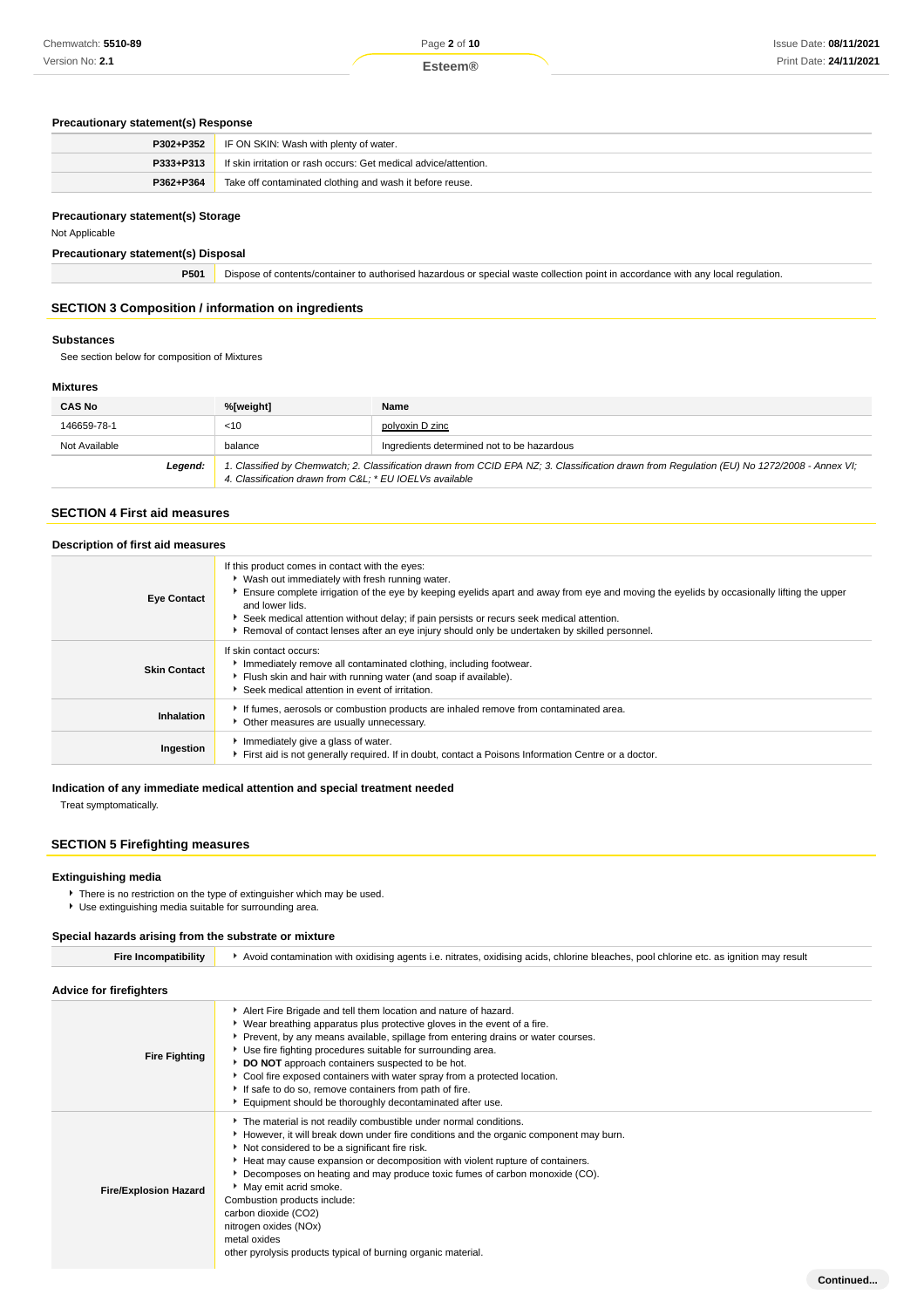Version No: **2.1**

Page **3** of **10 Esteem®**

May emit corrosive fumes.

## **SECTION 6 Accidental release measures**

**Personal precautions, protective equipment and emergency procedures**

See section 8

## **Environmental precautions**

See section 12

### **Methods and material for containment and cleaning up**

| <b>Minor Spills</b> | • Clean up all spills immediately.<br>Avoid breathing vapours and contact with skin and eyes.<br>Control personal contact with the substance, by using protective equipment.<br>Contain and absorb spill with sand, earth, inert material or vermiculite.<br>▶ Wipe up.<br>• Place in a suitable, labelled container for waste disposal.                                                                                                                                                                                                                                                                                                                                                                                                                                                                                                 |
|---------------------|------------------------------------------------------------------------------------------------------------------------------------------------------------------------------------------------------------------------------------------------------------------------------------------------------------------------------------------------------------------------------------------------------------------------------------------------------------------------------------------------------------------------------------------------------------------------------------------------------------------------------------------------------------------------------------------------------------------------------------------------------------------------------------------------------------------------------------------|
| <b>Major Spills</b> | Moderate hazard.<br>Clear area of personnel and move upwind.<br>Alert Fire Brigade and tell them location and nature of hazard.<br>▶ Wear breathing apparatus plus protective gloves.<br>▶ Prevent, by any means available, spillage from entering drains or water course.<br>Stop leak if safe to do so.<br>Contain spill with sand, earth or vermiculite.<br>• Collect recoverable product into labelled containers for recycling.<br>Neutralise/decontaminate residue (see Section 13 for specific agent).<br>Collect solid residues and seal in labelled drums for disposal.<br>▶ Wash area and prevent runoff into drains.<br>After clean up operations, decontaminate and launder all protective clothing and equipment before storing and re-using.<br>If contamination of drains or waterways occurs, advise emergency services. |

Personal Protective Equipment advice is contained in Section 8 of the SDS.

## **SECTION 7 Handling and storage**

## **Precautions for safe handling**

| Safe handling            | Avoid all personal contact, including inhalation.<br>▶ Wear protective clothing when risk of exposure occurs.<br>▶ Use in a well-ventilated area.<br>Avoid contact with moisture.<br>Avoid contact with incompatible materials.<br><b>When handling, DO NOT</b> eat, drink or smoke.<br>▶ Keep containers securely sealed when not in use.<br>Avoid physical damage to containers.<br>Always wash hands with soap and water after handling.<br>• Work clothes should be laundered separately. Launder contaminated clothing before re-use.<br>▶ Use good occupational work practice.<br>▶ Observe manufacturer's storage and handling recommendations contained within this SDS.<br>Atmosphere should be regularly checked against established exposure standards to ensure safe working conditions are maintained.<br>DO NOT allow clothing wet with material to stay in contact with skin |
|--------------------------|---------------------------------------------------------------------------------------------------------------------------------------------------------------------------------------------------------------------------------------------------------------------------------------------------------------------------------------------------------------------------------------------------------------------------------------------------------------------------------------------------------------------------------------------------------------------------------------------------------------------------------------------------------------------------------------------------------------------------------------------------------------------------------------------------------------------------------------------------------------------------------------------|
| <b>Other information</b> | Store in original containers.<br>▶ Keep containers securely sealed.<br>No smoking, naked lights or ignition sources.<br>Store in a cool, dry, well-ventilated area.<br>Store away from incompatible materials and foodstuff containers.<br>Protect containers against physical damage and check regularly for leaks.<br>► Observe manufacturer's storage and handling recommendations contained within this SDS.                                                                                                                                                                                                                                                                                                                                                                                                                                                                            |

## **Conditions for safe storage, including any incompatibilities**

| Suitable container      | HDPE Jerrycan.<br>Polyethylene or polypropylene container.<br>Packing as recommended by manufacturer.<br>• Check all containers are clearly labelled and free from leaks. |
|-------------------------|---------------------------------------------------------------------------------------------------------------------------------------------------------------------------|
| Storage incompatibility | Avoid reaction with oxidising agents, bases and strong reducing agents.<br>Avoid strong acids, acid chlorides, acid anhydrides and chloroformates.                        |
|                         |                                                                                                                                                                           |

**X** — Must not be stored together

**0** — May be stored together with specific preventions

 $-$  May be stored together

Note: Depending on other risk factors, compatibility assessment based on the table above may not be relevant to storage situations, particularly where large volumes of dangerous goods are stored and handled. Reference should be made to the Safety Data Sheets for each substance or article and risks assessed accordingly.

**+ x + o + + +**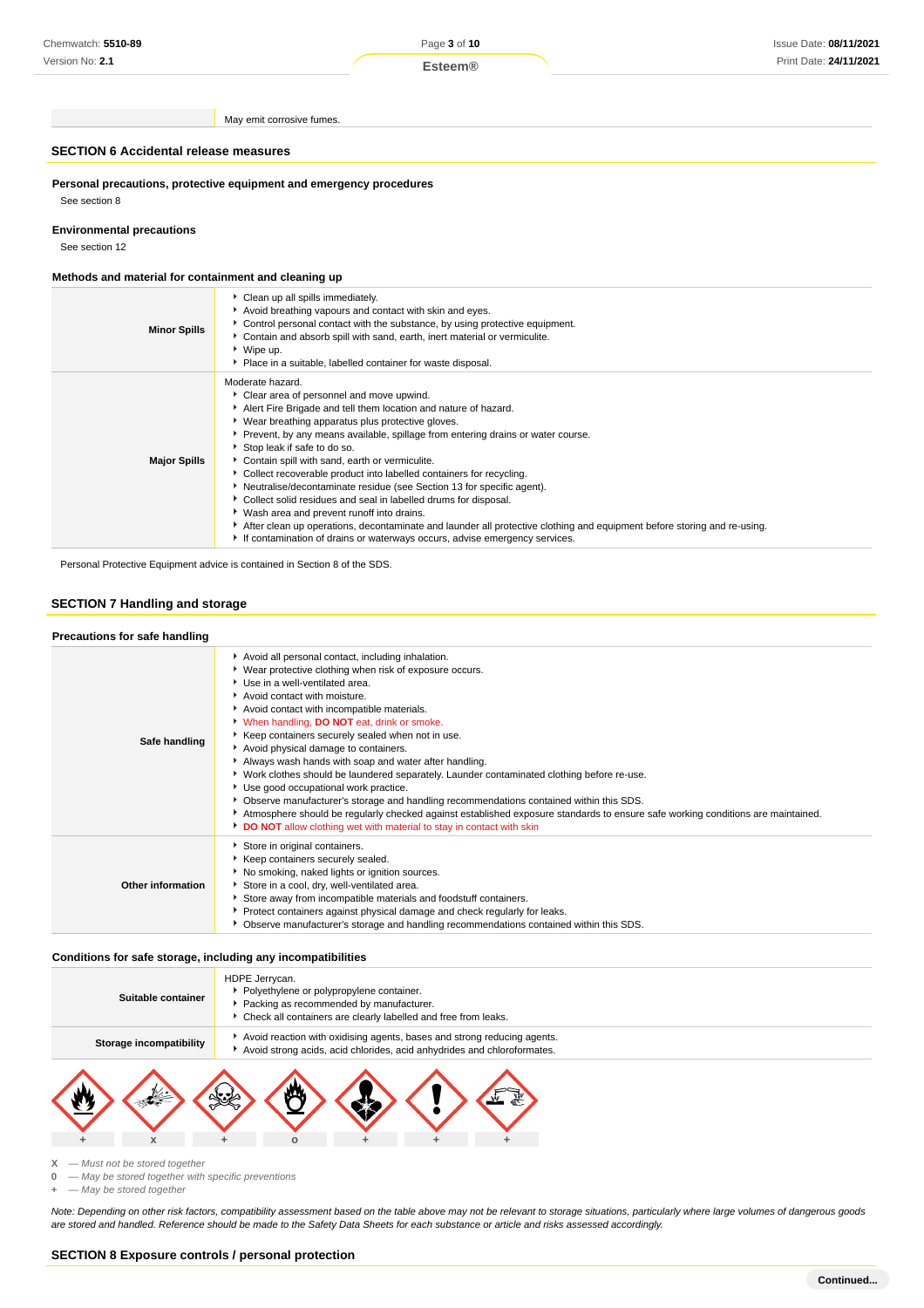## **Control parameters**

| <b>Occupational Exposure Limits (OEL)</b> |                                                                                                                                                                                                                                                                                                                                                                                                                                                                                                                                                                                                                                                                                                                                                                                                                                                                                                                                                                                                                                                                                                                                                                                                                                                                                |               |                                         |               |                                     |
|-------------------------------------------|--------------------------------------------------------------------------------------------------------------------------------------------------------------------------------------------------------------------------------------------------------------------------------------------------------------------------------------------------------------------------------------------------------------------------------------------------------------------------------------------------------------------------------------------------------------------------------------------------------------------------------------------------------------------------------------------------------------------------------------------------------------------------------------------------------------------------------------------------------------------------------------------------------------------------------------------------------------------------------------------------------------------------------------------------------------------------------------------------------------------------------------------------------------------------------------------------------------------------------------------------------------------------------|---------------|-----------------------------------------|---------------|-------------------------------------|
| <b>INGREDIENT DATA</b>                    |                                                                                                                                                                                                                                                                                                                                                                                                                                                                                                                                                                                                                                                                                                                                                                                                                                                                                                                                                                                                                                                                                                                                                                                                                                                                                |               |                                         |               |                                     |
| Not Available                             |                                                                                                                                                                                                                                                                                                                                                                                                                                                                                                                                                                                                                                                                                                                                                                                                                                                                                                                                                                                                                                                                                                                                                                                                                                                                                |               |                                         |               |                                     |
| <b>Emergency Limits</b>                   |                                                                                                                                                                                                                                                                                                                                                                                                                                                                                                                                                                                                                                                                                                                                                                                                                                                                                                                                                                                                                                                                                                                                                                                                                                                                                |               |                                         |               |                                     |
| Ingredient                                | TEEL-1                                                                                                                                                                                                                                                                                                                                                                                                                                                                                                                                                                                                                                                                                                                                                                                                                                                                                                                                                                                                                                                                                                                                                                                                                                                                         | TEEL-2        |                                         | TEEL-3        |                                     |
| <b>Esteem®</b>                            | Not Available                                                                                                                                                                                                                                                                                                                                                                                                                                                                                                                                                                                                                                                                                                                                                                                                                                                                                                                                                                                                                                                                                                                                                                                                                                                                  | Not Available |                                         | Not Available |                                     |
|                                           |                                                                                                                                                                                                                                                                                                                                                                                                                                                                                                                                                                                                                                                                                                                                                                                                                                                                                                                                                                                                                                                                                                                                                                                                                                                                                |               | <b>Revised IDLH</b>                     |               |                                     |
| Ingredient<br>polyoxin D zinc             | Original IDLH<br>Not Available                                                                                                                                                                                                                                                                                                                                                                                                                                                                                                                                                                                                                                                                                                                                                                                                                                                                                                                                                                                                                                                                                                                                                                                                                                                 |               | Not Available                           |               |                                     |
|                                           |                                                                                                                                                                                                                                                                                                                                                                                                                                                                                                                                                                                                                                                                                                                                                                                                                                                                                                                                                                                                                                                                                                                                                                                                                                                                                |               |                                         |               |                                     |
| <b>Occupational Exposure Banding</b>      |                                                                                                                                                                                                                                                                                                                                                                                                                                                                                                                                                                                                                                                                                                                                                                                                                                                                                                                                                                                                                                                                                                                                                                                                                                                                                |               |                                         |               |                                     |
| Ingredient                                | <b>Occupational Exposure Band Rating</b>                                                                                                                                                                                                                                                                                                                                                                                                                                                                                                                                                                                                                                                                                                                                                                                                                                                                                                                                                                                                                                                                                                                                                                                                                                       |               | <b>Occupational Exposure Band Limit</b> |               |                                     |
| polyoxin D zinc                           | Е                                                                                                                                                                                                                                                                                                                                                                                                                                                                                                                                                                                                                                                                                                                                                                                                                                                                                                                                                                                                                                                                                                                                                                                                                                                                              |               | $\leq$ 0.01 mg/m <sup>3</sup>           |               |                                     |
| Notes:                                    | Occupational exposure banding is a process of assigning chemicals into specific categories or bands based on a chemical's potency and the<br>adverse health outcomes associated with exposure. The output of this process is an occupational exposure band (OEB), which corresponds to a<br>range of exposure concentrations that are expected to protect worker health.                                                                                                                                                                                                                                                                                                                                                                                                                                                                                                                                                                                                                                                                                                                                                                                                                                                                                                       |               |                                         |               |                                     |
| <b>MATERIAL DATA</b>                      |                                                                                                                                                                                                                                                                                                                                                                                                                                                                                                                                                                                                                                                                                                                                                                                                                                                                                                                                                                                                                                                                                                                                                                                                                                                                                |               |                                         |               |                                     |
| <b>Exposure controls</b>                  |                                                                                                                                                                                                                                                                                                                                                                                                                                                                                                                                                                                                                                                                                                                                                                                                                                                                                                                                                                                                                                                                                                                                                                                                                                                                                |               |                                         |               |                                     |
|                                           | be highly effective in protecting workers and will typically be independent of worker interactions to provide this high level of protection.<br>The basic types of engineering controls are:<br>Process controls which involve changing the way a job activity or process is done to reduce the risk.<br>Enclosure and/or isolation of emission source which keeps a selected hazard "physically" away from the worker and ventilation that strategically<br>"adds" and "removes" air in the work environment. Ventilation can remove or dilute an air contaminant if designed properly. The design of a<br>ventilation system must match the particular process and chemical or contaminant in use.<br>Employers may need to use multiple types of controls to prevent employee overexposure.<br>General exhaust is adequate under normal operating conditions. If risk of overexposure exists, wear SAA approved respirator. Correct fit is<br>essential to obtain adequate protection. Provide adequate ventilation in warehouse or closed storage areas. Air contaminants generated in the<br>workplace possess varying "escape" velocities which, in turn, determine the "capture velocities" of fresh circulating air required to effectively<br>remove the contaminant. |               |                                         |               |                                     |
|                                           | Type of Contaminant:                                                                                                                                                                                                                                                                                                                                                                                                                                                                                                                                                                                                                                                                                                                                                                                                                                                                                                                                                                                                                                                                                                                                                                                                                                                           |               |                                         |               | Air Speed:                          |
|                                           | solvent, vapours, degreasing etc., evaporating from tank (in still air)                                                                                                                                                                                                                                                                                                                                                                                                                                                                                                                                                                                                                                                                                                                                                                                                                                                                                                                                                                                                                                                                                                                                                                                                        |               |                                         |               | $0.25 - 0.5$ m/s<br>(50-100 f/min)  |
|                                           | 0.5-1 m/s (100-200<br>aerosols, fumes from pouring operations, intermittent container filling, low speed conveyer transfers, welding, spray<br>drift, plating acid fumes, pickling (released at low velocity into zone of active generation)<br>f/min.)                                                                                                                                                                                                                                                                                                                                                                                                                                                                                                                                                                                                                                                                                                                                                                                                                                                                                                                                                                                                                        |               |                                         |               |                                     |
| Appropriate engineering<br>controls       | direct spray, spray painting in shallow booths, drum filling, conveyer loading, crusher dusts, gas discharge (active<br>1-2.5 m/s (200-500<br>generation into zone of rapid air motion)<br>f/min)                                                                                                                                                                                                                                                                                                                                                                                                                                                                                                                                                                                                                                                                                                                                                                                                                                                                                                                                                                                                                                                                              |               |                                         |               |                                     |
|                                           | grinding, abrasive blasting, tumbling, high speed wheel generated dusts (released at high initial velocity into zone of<br>very high rapid air motion).                                                                                                                                                                                                                                                                                                                                                                                                                                                                                                                                                                                                                                                                                                                                                                                                                                                                                                                                                                                                                                                                                                                        |               |                                         |               | $2.5 - 10$ m/s<br>(500-2000 f/min.) |
|                                           | Within each range the appropriate value depends on:                                                                                                                                                                                                                                                                                                                                                                                                                                                                                                                                                                                                                                                                                                                                                                                                                                                                                                                                                                                                                                                                                                                                                                                                                            |               |                                         |               |                                     |
|                                           | Lower end of the range                                                                                                                                                                                                                                                                                                                                                                                                                                                                                                                                                                                                                                                                                                                                                                                                                                                                                                                                                                                                                                                                                                                                                                                                                                                         |               | Upper end of the range                  |               |                                     |
|                                           | 1: Room air currents minimal or favourable to capture                                                                                                                                                                                                                                                                                                                                                                                                                                                                                                                                                                                                                                                                                                                                                                                                                                                                                                                                                                                                                                                                                                                                                                                                                          |               | 1: Disturbing room air currents         |               |                                     |
|                                           | 2: Contaminants of low toxicity or of nuisance value only                                                                                                                                                                                                                                                                                                                                                                                                                                                                                                                                                                                                                                                                                                                                                                                                                                                                                                                                                                                                                                                                                                                                                                                                                      |               | 2: Contaminants of high toxicity        |               |                                     |
|                                           | 3: Intermittent, low production.                                                                                                                                                                                                                                                                                                                                                                                                                                                                                                                                                                                                                                                                                                                                                                                                                                                                                                                                                                                                                                                                                                                                                                                                                                               |               | 3: High production, heavy use           |               |                                     |
|                                           | 4: Large hood or large air mass in motion                                                                                                                                                                                                                                                                                                                                                                                                                                                                                                                                                                                                                                                                                                                                                                                                                                                                                                                                                                                                                                                                                                                                                                                                                                      |               | 4: Small hood - local control only      |               |                                     |
|                                           | Simple theory shows that air velocity falls rapidly with distance away from the opening of a simple extraction pipe. Velocity generally decreases<br>with the square of distance from the extraction point (in simple cases). Therefore the air speed at the extraction point should be adjusted,<br>accordingly, after reference to distance from the contaminating source. The air velocity at the extraction fan, for example, should be a minimum<br>of 1-2 m/s (200-400 f/min.) for extraction of solvents generated in a tank 2 meters distant from the extraction point. Other mechanical<br>considerations, producing performance deficits within the extraction apparatus, make it essential that theoretical air velocities are multiplied by<br>factors of 10 or more when extraction systems are installed or used.                                                                                                                                                                                                                                                                                                                                                                                                                                                |               |                                         |               |                                     |
| <b>Personal protection</b>                |                                                                                                                                                                                                                                                                                                                                                                                                                                                                                                                                                                                                                                                                                                                                                                                                                                                                                                                                                                                                                                                                                                                                                                                                                                                                                |               |                                         |               |                                     |
| Eye and face protection                   | Safety glasses with side shields.<br>Chemical goggles.<br>Contact lenses may pose a special hazard; soft contact lenses may absorb and concentrate irritants. A written policy document, describing<br>the wearing of lenses or restrictions on use, should be created for each workplace or task. This should include a review of lens absorption<br>and adsorption for the class of chemicals in use and an account of injury experience. Medical and first-aid personnel should be trained in<br>their removal and suitable equipment should be readily available. In the event of chemical exposure, begin eye irrigation immediately and<br>remove contact lens as soon as practicable. Lens should be removed at the first signs of eye redness or irritation - lens should be removed in<br>a clean environment only after workers have washed hands thoroughly. [CDC NIOSH Current Intelligence Bulletin 59], [AS/NZS 1336 or<br>national equivalent]                                                                                                                                                                                                                                                                                                                  |               |                                         |               |                                     |
| <b>Skin protection</b>                    | See Hand protection below                                                                                                                                                                                                                                                                                                                                                                                                                                                                                                                                                                                                                                                                                                                                                                                                                                                                                                                                                                                                                                                                                                                                                                                                                                                      |               |                                         |               |                                     |

**Continued...**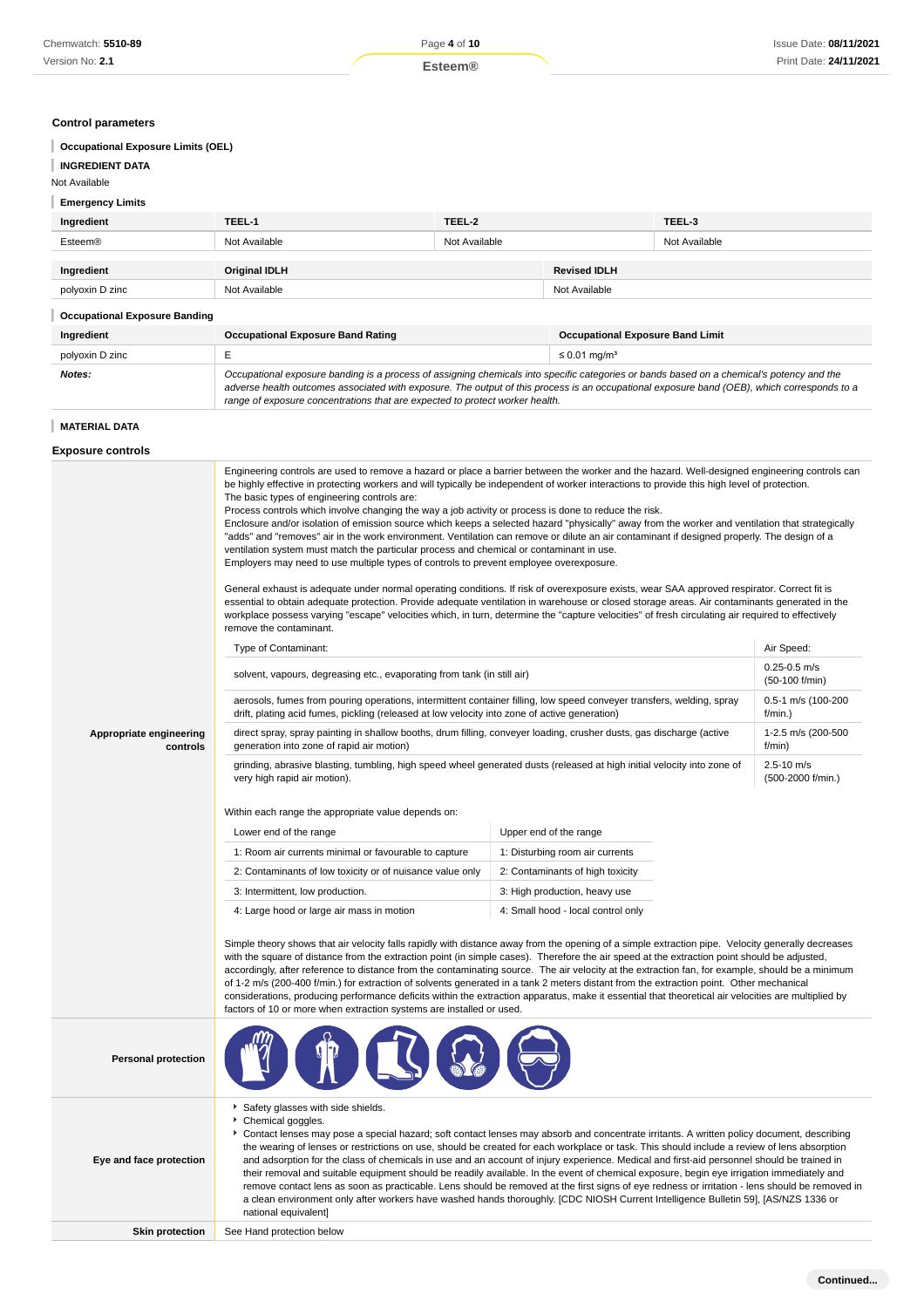| Hands/feet protection  | ▶ Wear chemical protective gloves, e.g. PVC.<br>• Wear safety footwear or safety gumboots, e.g. Rubber<br>NOTE:<br>The material may produce skin sensitisation in predisposed individuals. Care must be taken, when removing gloves and other protective<br>equipment, to avoid all possible skin contact.<br>Contaminated leather items, such as shoes, belts and watch-bands should be removed and destroyed.<br>The selection of suitable gloves does not only depend on the material, but also on further marks of quality which vary from manufacturer to<br>manufacturer. Where the chemical is a preparation of several substances, the resistance of the glove material can not be calculated in advance<br>and has therefore to be checked prior to the application.<br>The exact break through time for substances has to be obtained from the manufacturer of the protective gloves and has to be observed when<br>making a final choice.<br>Personal hygiene is a key element of effective hand care. Gloves must only be worn on clean hands. After using gloves, hands should be<br>washed and dried thoroughly. Application of a non-perfumed moisturiser is recommended.<br>Suitability and durability of glove type is dependent on usage. Important factors in the selection of gloves include:<br>frequency and duration of contact,<br>$\cdot$<br>chemical resistance of glove material,<br>$\cdot$<br>glove thickness and<br>$\cdot$<br>dexterity<br>Select gloves tested to a relevant standard (e.g. Europe EN 374, US F739, AS/NZS 2161.1 or national equivalent).<br>When prolonged or frequently repeated contact may occur, a glove with a protection class of 5 or higher (breakthrough time greater than<br>240 minutes according to EN 374, AS/NZS 2161.10.1 or national equivalent) is recommended.<br>When only brief contact is expected, a glove with a protection class of 3 or higher (breakthrough time greater than 60 minutes according to<br>EN 374, AS/NZS 2161.10.1 or national equivalent) is recommended.<br>Some glove polymer types are less affected by movement and this should be taken into account when considering gloves for long-term<br>$\cdot$<br>use.<br>Contaminated gloves should be replaced.<br>As defined in ASTM F-739-96 in any application, gloves are rated as:<br>Excellent when breakthrough time > 480 min<br>$\blacksquare$<br>Good when breakthrough time > 20 min<br>Fair when breakthrough time < 20 min<br>$\cdot$<br>Poor when glove material degrades<br>For general applications, gloves with a thickness typically greater than 0.35 mm, are recommended.<br>It should be emphasised that glove thickness is not necessarily a good predictor of glove resistance to a specific chemical, as the permeation<br>efficiency of the glove will be dependent on the exact composition of the glove material. Therefore, glove selection should also be based on<br>consideration of the task requirements and knowledge of breakthrough times.<br>Glove thickness may also vary depending on the glove manufacturer, the glove type and the glove model. Therefore, the manufacturers'<br>technical data should always be taken into account to ensure selection of the most appropriate glove for the task.<br>Note: Depending on the activity being conducted, gloves of varying thickness may be required for specific tasks. For example:<br>Thinner gloves (down to 0.1 mm or less) may be required where a high degree of manual dexterity is needed. However, these gloves are<br>only likely to give short duration protection and would normally be just for single use applications, then disposed of.<br>Thicker gloves (up to 3 mm or more) may be required where there is a mechanical (as well as a chemical) risk i.e. where there is abrasion<br>or puncture potential<br>Gloves must only be worn on clean hands. After using gloves, hands should be washed and dried thoroughly. Application of a non-perfumed |
|------------------------|-------------------------------------------------------------------------------------------------------------------------------------------------------------------------------------------------------------------------------------------------------------------------------------------------------------------------------------------------------------------------------------------------------------------------------------------------------------------------------------------------------------------------------------------------------------------------------------------------------------------------------------------------------------------------------------------------------------------------------------------------------------------------------------------------------------------------------------------------------------------------------------------------------------------------------------------------------------------------------------------------------------------------------------------------------------------------------------------------------------------------------------------------------------------------------------------------------------------------------------------------------------------------------------------------------------------------------------------------------------------------------------------------------------------------------------------------------------------------------------------------------------------------------------------------------------------------------------------------------------------------------------------------------------------------------------------------------------------------------------------------------------------------------------------------------------------------------------------------------------------------------------------------------------------------------------------------------------------------------------------------------------------------------------------------------------------------------------------------------------------------------------------------------------------------------------------------------------------------------------------------------------------------------------------------------------------------------------------------------------------------------------------------------------------------------------------------------------------------------------------------------------------------------------------------------------------------------------------------------------------------------------------------------------------------------------------------------------------------------------------------------------------------------------------------------------------------------------------------------------------------------------------------------------------------------------------------------------------------------------------------------------------------------------------------------------------------------------------------------------------------------------------------------------------------------------------------------------------------------------------------------------------------------------------------------------------------------------------------------------------------------------------------------------------------------------------------------------------------------------------------------------------------------------------------------------------------------------------------------------------------------------------------------------------------------------------------------------------------------------------------------------------------------------------------------------------------------------------------------------------------------------------------------------------------------------------------------------------------------------------------------------|
|                        | moisturiser is recommended.                                                                                                                                                                                                                                                                                                                                                                                                                                                                                                                                                                                                                                                                                                                                                                                                                                                                                                                                                                                                                                                                                                                                                                                                                                                                                                                                                                                                                                                                                                                                                                                                                                                                                                                                                                                                                                                                                                                                                                                                                                                                                                                                                                                                                                                                                                                                                                                                                                                                                                                                                                                                                                                                                                                                                                                                                                                                                                                                                                                                                                                                                                                                                                                                                                                                                                                                                                                                                                                                                                                                                                                                                                                                                                                                                                                                                                                                                                                                                                                 |
| <b>Body protection</b> | See Other protection below                                                                                                                                                                                                                                                                                                                                                                                                                                                                                                                                                                                                                                                                                                                                                                                                                                                                                                                                                                                                                                                                                                                                                                                                                                                                                                                                                                                                                                                                                                                                                                                                                                                                                                                                                                                                                                                                                                                                                                                                                                                                                                                                                                                                                                                                                                                                                                                                                                                                                                                                                                                                                                                                                                                                                                                                                                                                                                                                                                                                                                                                                                                                                                                                                                                                                                                                                                                                                                                                                                                                                                                                                                                                                                                                                                                                                                                                                                                                                                                  |
| Other protection       | • Overalls.<br>P.V.C apron.<br>Barrier cream.<br>Skin cleansing cream.<br>▶ Eye wash unit.                                                                                                                                                                                                                                                                                                                                                                                                                                                                                                                                                                                                                                                                                                                                                                                                                                                                                                                                                                                                                                                                                                                                                                                                                                                                                                                                                                                                                                                                                                                                                                                                                                                                                                                                                                                                                                                                                                                                                                                                                                                                                                                                                                                                                                                                                                                                                                                                                                                                                                                                                                                                                                                                                                                                                                                                                                                                                                                                                                                                                                                                                                                                                                                                                                                                                                                                                                                                                                                                                                                                                                                                                                                                                                                                                                                                                                                                                                                  |

#### **Respiratory protection**

Type A Filter of sufficient capacity. (AS/NZS 1716 & 1715, EN 143:2000 & 149:2001, ANSI Z88 or national equivalent)

Selection of the Class and Type of respirator will depend upon the level of breathing zone contaminant and the chemical nature of the contaminant. Protection Factors (defined as the ratio of contaminant outside and inside the mask) may also be important.

| Required minimum protection factor | Maximum gas/vapour concentration present in air p.p.m. (by volume) | <b>Half-face Respirator</b> | <b>Full-Face Respirator</b> |
|------------------------------------|--------------------------------------------------------------------|-----------------------------|-----------------------------|
| up to 10                           | 1000                                                               | A-AUS / Class1              |                             |
| up to 50                           | 1000                                                               |                             | A-AUS / Class 1             |
| up to 50                           | 5000                                                               | Airline *                   |                             |
| up to $100$                        | 5000                                                               |                             | $A-2$                       |
| up to 100                          | 10000                                                              |                             | $A-3$                       |
| $100+$                             |                                                                    |                             | Airline**                   |

\* - Continuous Flow \*\* - Continuous-flow or positive pressure demand

A(All classes) = Organic vapours, B AUS or B1 = Acid gasses, B2 = Acid gas or hydrogen cyanide(HCN), B3 = Acid gas or hydrogen cyanide(HCN), E = Sulfur dioxide(SO2), G = Agricultural chemicals, K = Ammonia(NH3), Hg = Mercury, NO = Oxides of nitrogen, MB = Methyl bromide, AX = Low boiling point organic compounds(below 65 degC)

- Cartridge respirators should never be used for emergency ingress or in areas of unknown vapour concentrations or oxygen content.
- Fine wearer must be warned to leave the contaminated area immediately on detecting any odours through the respirator. The odour may indicate that the mask is not functioning properly, that the vapour concentration is too high, or that the mask is not properly fitted. Because of these limitations, only restricted use of cartridge respirators is considered appropriate.
- Cartridge performance is affected by humidity. Cartridges should be changed after 2 hr of continuous use unless it is determined that the humidity is less than 75%, in which case, cartridges can be used for 4 hr. Used cartridges should be discarded daily, regardless of the length of time used

### **SECTION 9 Physical and chemical properties**

**Information on basic physical and chemical properties**

**Appearance** Dark brown viscous suspension liquid with a characteristic odour; mixes with water.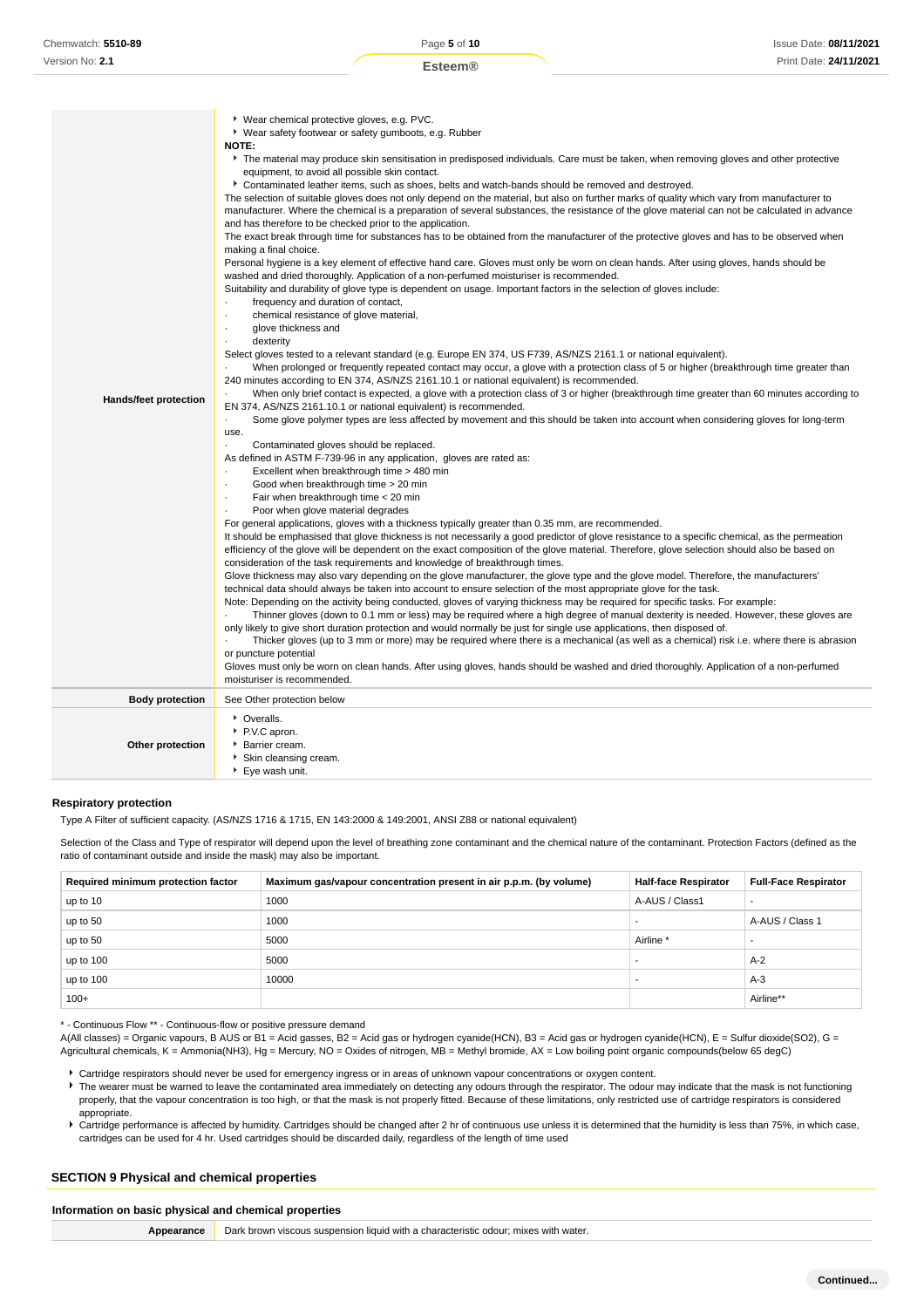| <b>Physical state</b>                           | Liquid         | Relative density (Water = $1$ )            | 1.05           |
|-------------------------------------------------|----------------|--------------------------------------------|----------------|
| Odour                                           | Not Available  | Partition coefficient n-octanol<br>/ water | Not Available  |
| Odour threshold                                 | Not Available  | Auto-ignition temperature (°C)             | Not Applicable |
| pH (as supplied)                                | $\overline{7}$ | Decomposition temperature                  | Not Available  |
| Melting point / freezing point<br>(°C)          | Not Available  | Viscosity (cSt)                            | Not Available  |
| Initial boiling point and boiling<br>range (°C) | Not Available  | Molecular weight (g/mol)                   | Not Applicable |
| Flash point (°C)                                | Not Applicable | <b>Taste</b>                               | Not Available  |
| <b>Evaporation rate</b>                         | Not Available  | <b>Explosive properties</b>                | Not Available  |
| Flammability                                    | Not Applicable | <b>Oxidising properties</b>                | Not Available  |
| Upper Explosive Limit (%)                       | Not Applicable | Surface Tension (dyn/cm or<br>mN/m         | Not Available  |
| Lower Explosive Limit (%)                       | Not Applicable | <b>Volatile Component (%vol)</b>           | Not Available  |
| Vapour pressure (kPa)                           | Not Available  | Gas group                                  | Not Available  |
| Solubility in water                             | Miscible       | pH as a solution (%)                       | Not Available  |
| Vapour density (Air = 1)                        | Not Applicable | VOC g/L                                    | Not Available  |

## **SECTION 10 Stability and reactivity**

| Reactivity                            | See section 7                                                                                                                      |
|---------------------------------------|------------------------------------------------------------------------------------------------------------------------------------|
| <b>Chemical stability</b>             | Unstable in the presence of incompatible materials.<br>▶ Product is considered stable.<br>Hazardous polymerisation will not occur. |
| Possibility of hazardous<br>reactions | See section 7                                                                                                                      |
| <b>Conditions to avoid</b>            | See section 7                                                                                                                      |
| Incompatible materials                | See section 7                                                                                                                      |
| Hazardous decomposition<br>products   | See section 5                                                                                                                      |

## **SECTION 11 Toxicological information**

## **Information on toxicological effects**

| Inhaled             | occupational setting.                                                                                     | The material is not thought to produce adverse health effects or irritation of the respiratory tract (as classified by EC Directives using animal<br>models). Nevertheless, good hygiene practice requires that exposure be kept to a minimum and that suitable control measures be used in an                                                                                                                                                                                                                                                                                                                                                                                                                                                                                                                                                                                                                                                                                                                                                                                                                                                                                                                                                                                                                                                                                                                                                                                                                                                                                                                                                                                                                                          |
|---------------------|-----------------------------------------------------------------------------------------------------------|-----------------------------------------------------------------------------------------------------------------------------------------------------------------------------------------------------------------------------------------------------------------------------------------------------------------------------------------------------------------------------------------------------------------------------------------------------------------------------------------------------------------------------------------------------------------------------------------------------------------------------------------------------------------------------------------------------------------------------------------------------------------------------------------------------------------------------------------------------------------------------------------------------------------------------------------------------------------------------------------------------------------------------------------------------------------------------------------------------------------------------------------------------------------------------------------------------------------------------------------------------------------------------------------------------------------------------------------------------------------------------------------------------------------------------------------------------------------------------------------------------------------------------------------------------------------------------------------------------------------------------------------------------------------------------------------------------------------------------------------|
| Ingestion           |                                                                                                           | The material has NOT been classified by EC Directives or other classification systems as "harmful by ingestion". This is because of the lack of<br>corroborating animal or human evidence. The material may still be damaging to the health of the individual, following ingestion, especially where<br>pre-existing organ (e.g liver, kidney) damage is evident. Present definitions of harmful or toxic substances are generally based on doses<br>producing mortality rather than those producing morbidity (disease, ill-health). Gastrointestinal tract discomfort may produce nausea and<br>vomiting. In an occupational setting however, ingestion of insignificant quantities is not thought to be cause for concern.                                                                                                                                                                                                                                                                                                                                                                                                                                                                                                                                                                                                                                                                                                                                                                                                                                                                                                                                                                                                           |
| <b>Skin Contact</b> | setting.                                                                                                  | The material is not thought to produce adverse health effects or skin irritation following contact (as classified by EC Directives using animal<br>models). Nevertheless, good hygiene practice requires that exposure be kept to a minimum and that suitable gloves be used in an occupational                                                                                                                                                                                                                                                                                                                                                                                                                                                                                                                                                                                                                                                                                                                                                                                                                                                                                                                                                                                                                                                                                                                                                                                                                                                                                                                                                                                                                                         |
| Eye                 | characterised by tearing or conjunctival redness (as with windburn).                                      | Although the liquid is not thought to be an irritant (as classified by EC Directives), direct contact with the eye may produce transient discomfort                                                                                                                                                                                                                                                                                                                                                                                                                                                                                                                                                                                                                                                                                                                                                                                                                                                                                                                                                                                                                                                                                                                                                                                                                                                                                                                                                                                                                                                                                                                                                                                     |
| <b>Chronic</b>      | individuals, and/or of producing a positive response in experimental animals.<br>become hyper-responsive. | Practical experience shows that skin contact with the material is capable either of inducing a sensitisation reaction in a substantial number of<br>Substances that can cause occupational asthma (also known as asthmagens and respiratory sensitisers) can induce a state of specific airway<br>hyper-responsiveness via an immunological, irritant or other mechanism. Once the airways have become hyper-responsive, further exposure to<br>the substance, sometimes even to tiny quantities, may cause respiratory symptoms. These symptoms can range in severity from a runny nose to<br>asthma. Not all workers who are exposed to a sensitiser will become hyper-responsive and it is impossible to identify in advance who are likely to<br>Substances than can cuase occupational asthma should be distinguished from substances which may trigger the symptoms of asthma in people<br>with pre-existing air-way hyper-responsiveness. The latter substances are not classified as asthmagens or respiratory sensitisers<br>Wherever it is reasonably practicable, exposure to substances that can cuase occupational asthma should be prevented. Where this is not<br>possible the primary aim is to apply adequate standards of control to prevent workers from becoming hyper-responsive.<br>Activities giving rise to short-term peak concentrations should receive particular attention when risk management is being considered. Health<br>surveillance is appropriate for all employees exposed or liable to be exposed to a substance which may cause occupational asthma and there<br>should be appropriate consultation with an occupational health professional over the degree of risk and level of surveillance. |
|                     | <b>TOXICITY</b>                                                                                           | <b>IRRITATION</b>                                                                                                                                                                                                                                                                                                                                                                                                                                                                                                                                                                                                                                                                                                                                                                                                                                                                                                                                                                                                                                                                                                                                                                                                                                                                                                                                                                                                                                                                                                                                                                                                                                                                                                                       |
| <b>Esteem®</b>      | Not Available                                                                                             | Not Available                                                                                                                                                                                                                                                                                                                                                                                                                                                                                                                                                                                                                                                                                                                                                                                                                                                                                                                                                                                                                                                                                                                                                                                                                                                                                                                                                                                                                                                                                                                                                                                                                                                                                                                           |
|                     | <b>TOXICITY</b>                                                                                           | <b>IRRITATION</b>                                                                                                                                                                                                                                                                                                                                                                                                                                                                                                                                                                                                                                                                                                                                                                                                                                                                                                                                                                                                                                                                                                                                                                                                                                                                                                                                                                                                                                                                                                                                                                                                                                                                                                                       |
| polyoxin D zinc     | Oral(Mouse) LD50; >9600 mg/kg <sup>[2]</sup>                                                              | Not Available                                                                                                                                                                                                                                                                                                                                                                                                                                                                                                                                                                                                                                                                                                                                                                                                                                                                                                                                                                                                                                                                                                                                                                                                                                                                                                                                                                                                                                                                                                                                                                                                                                                                                                                           |
| Legend:             |                                                                                                           | 1. Value obtained from Europe ECHA Registered Substances - Acute toxicity 2.* Value obtained from manufacturer's SDS. Unless otherwise                                                                                                                                                                                                                                                                                                                                                                                                                                                                                                                                                                                                                                                                                                                                                                                                                                                                                                                                                                                                                                                                                                                                                                                                                                                                                                                                                                                                                                                                                                                                                                                                  |

specified data extracted from RTECS - Register of Toxic Effect of chemical Substances

**Continued...**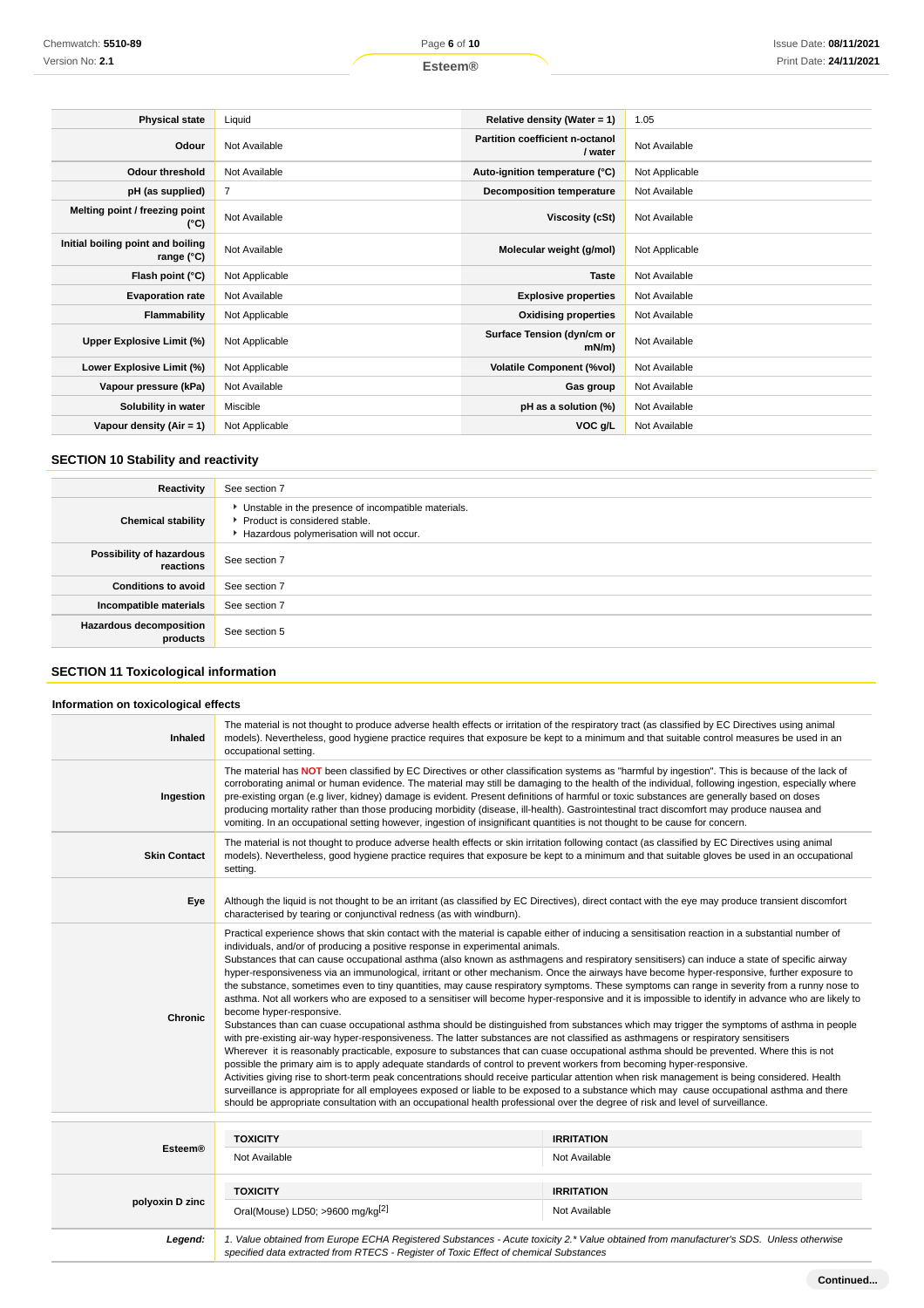| POLYOXIN D ZINC                             | The following information refers to contact allergens as a group and may not be specific to this product.<br>Contact allergies quickly manifest themselves as contact eczema, more rarely as urticaria or Quincke's oedema. The pathogenesis of contact<br>eczema involves a cell-mediated (T lymphocytes) immune reaction of the delayed type. Other allergic skin reactions, e.g. contact urticaria,<br>involve antibody-mediated immune reactions. The significance of the contact allergen is not simply determined by its sensitisation potential: the<br>distribution of the substance and the opportunities for contact with it are equally important. A weakly sensitising substance which is widely<br>distributed can be a more important allergen than one with stronger sensitising potential with which few individuals come into contact. From a<br>clinical point of view, substances are noteworthy if they produce an allergic test reaction in more than 1% of the persons tested. |                                 |                                                                                                    |
|---------------------------------------------|------------------------------------------------------------------------------------------------------------------------------------------------------------------------------------------------------------------------------------------------------------------------------------------------------------------------------------------------------------------------------------------------------------------------------------------------------------------------------------------------------------------------------------------------------------------------------------------------------------------------------------------------------------------------------------------------------------------------------------------------------------------------------------------------------------------------------------------------------------------------------------------------------------------------------------------------------------------------------------------------------|---------------------------------|----------------------------------------------------------------------------------------------------|
|                                             |                                                                                                                                                                                                                                                                                                                                                                                                                                                                                                                                                                                                                                                                                                                                                                                                                                                                                                                                                                                                      |                                 |                                                                                                    |
| <b>Acute Toxicity</b>                       | ×                                                                                                                                                                                                                                                                                                                                                                                                                                                                                                                                                                                                                                                                                                                                                                                                                                                                                                                                                                                                    | Carcinogenicity                 | ×                                                                                                  |
| <b>Skin Irritation/Corrosion</b>            | ×                                                                                                                                                                                                                                                                                                                                                                                                                                                                                                                                                                                                                                                                                                                                                                                                                                                                                                                                                                                                    | Reproductivity                  | ×                                                                                                  |
| <b>Serious Eye Damage/Irritation</b>        | ×                                                                                                                                                                                                                                                                                                                                                                                                                                                                                                                                                                                                                                                                                                                                                                                                                                                                                                                                                                                                    | <b>STOT - Single Exposure</b>   | ×                                                                                                  |
| <b>Respiratory or Skin</b><br>sensitisation | ✔                                                                                                                                                                                                                                                                                                                                                                                                                                                                                                                                                                                                                                                                                                                                                                                                                                                                                                                                                                                                    | <b>STOT - Repeated Exposure</b> | ×                                                                                                  |
| <b>Mutagenicity</b>                         | ×                                                                                                                                                                                                                                                                                                                                                                                                                                                                                                                                                                                                                                                                                                                                                                                                                                                                                                                                                                                                    | <b>Aspiration Hazard</b>        | ×                                                                                                  |
|                                             |                                                                                                                                                                                                                                                                                                                                                                                                                                                                                                                                                                                                                                                                                                                                                                                                                                                                                                                                                                                                      | Legend:                         | $\blacktriangleright$ - Data either not available or does not fill the criteria for classification |

– Data available to make classification

# **SECTION 12 Ecological information**

#### **Toxicity Esteem® Endpoint Test Duration (hr) Species Value Source** Not Not Not Not Available Not Available Not Available Not Available Not Available Not Available Not Ava Available Not Available **polyoxin D zinc Endpoint Test Duration (hr) Species Value Source** Not<br>Available Not Not Not Available Not Available Not Available Not Available Not Available Not Available Not Ava Available Not Available **Legend:** Extracted from 1. IUCLID Toxicity Data 2. Europe ECHA Registered Substances - Ecotoxicological Information - Aquatic Toxicity 3. EPIWIN Suite V3.12 (QSAR) - Aquatic Toxicity Data (Estimated) 4. US EPA, Ecotox database - Aquatic Toxicity Data 5. ECETOC Aquatic Hazard Assessment Data 6. NITE (Japan) - Bioconcentration Data 7. METI (Japan) - Bioconcentration Data 8. Vendor Data

Harmful to aquatic organisms, may cause long-term adverse effects in the aquatic environment.

Do NOT allow product to come in contact with surface waters or to intertidal areas below the mean high water mark. Do not contaminate water when cleaning equipment or disposing of equipment wash-waters.

Wastes resulting from use of the product must be disposed of on site or at approved waste sites.

**DO NOT** discharge into sewer or waterways.

### **Persistence and degradability**

| Ingredient                       | Persistence: Water/Soil               | Persistence: Air                      |
|----------------------------------|---------------------------------------|---------------------------------------|
|                                  | No Data available for all ingredients | No Data available for all ingredients |
|                                  |                                       |                                       |
| <b>Bioaccumulative potential</b> |                                       |                                       |
| the communities of               | Disappointed at the second second     |                                       |

| Ingredient       | <b>Bioaccumulation</b>                |
|------------------|---------------------------------------|
|                  | No Data available for all ingredients |
| Mobility in soil |                                       |
| Ingredient       | <b>Mobility</b>                       |
|                  | No Data available for all ingredients |

## **SECTION 13 Disposal considerations**

#### **Waste treatment methods Product / Packaging disposal** Containers may still present a chemical hazard/ danger when empty. Return to supplier for reuse/ recycling if possible. Otherwise: If container can not be cleaned sufficiently well to ensure that residuals do not remain or if the container cannot be used to store the same product, then puncture containers, to prevent re-use, and bury at an authorised landfill. Where possible retain label warnings and SDS and observe all notices pertaining to the product. Legislation addressing waste disposal requirements may differ by country, state and/ or territory. Each user must refer to laws operating in their area. In some areas, certain wastes must be tracked. A Hierarchy of Controls seems to be common - the user should investigate: ▶ Reduction Reuse **Recycling** Disposal (if all else fails) This material may be recycled if unused, or if it has not been contaminated so as to make it unsuitable for its intended use. If it has been contaminated, it may be possible to reclaim the product by filtration, distillation or some other means. Shelf life considerations should also be applied in making decisions of this type. Note that properties of a material may change in use, and recycling or reuse may not always be appropriate. **DO NOT** allow wash water from cleaning or process equipment to enter drains. It may be necessary to collect all wash water for treatment before disposal.

In all cases disposal to sewer may be subject to local laws and regulations and these should be considered first.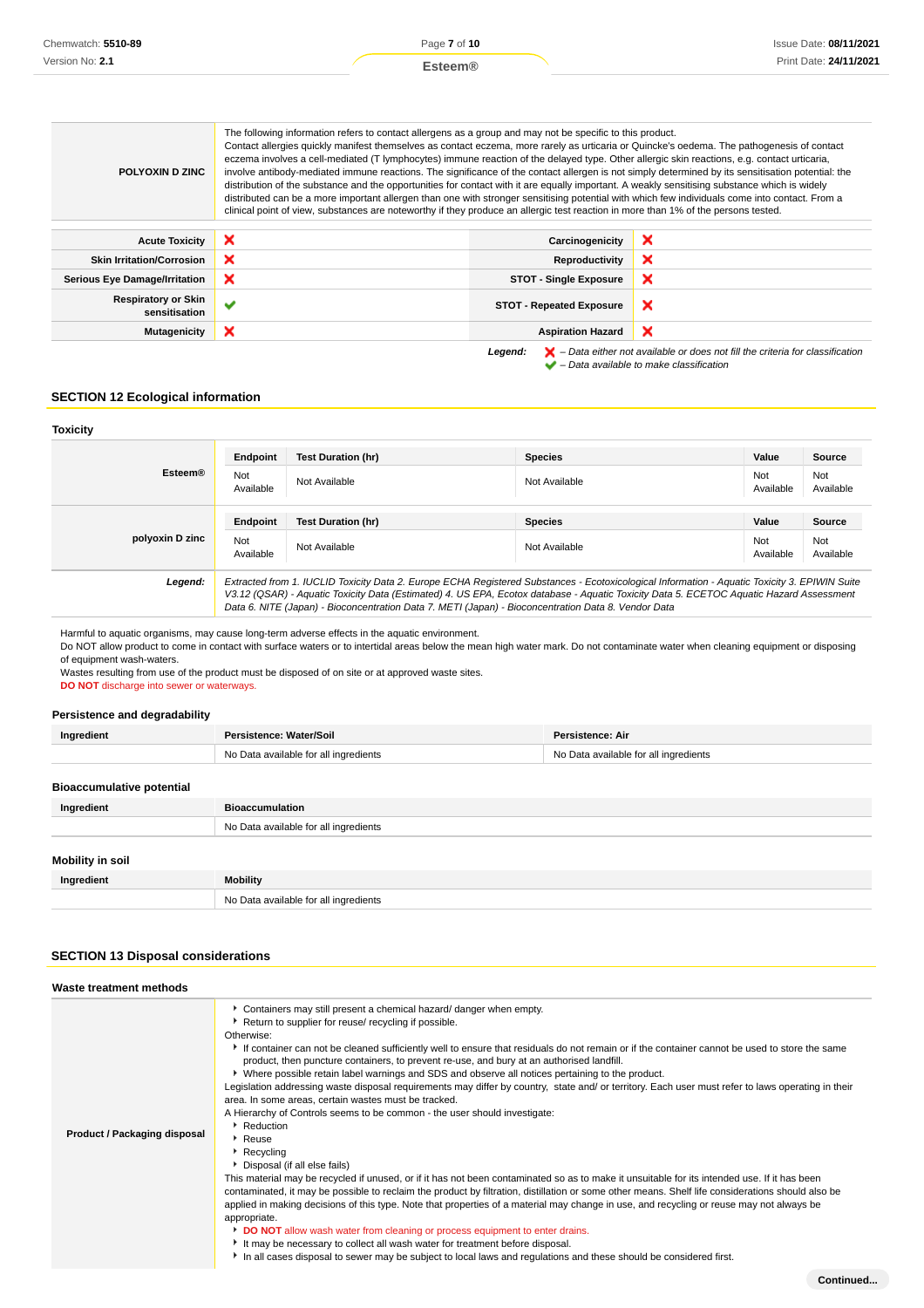| Decontaminate empty containers. Observe all label safequards until containers are cleaned and destroyed. |
|----------------------------------------------------------------------------------------------------------|
|----------------------------------------------------------------------------------------------------------|

Ensure that the hazardous substance is disposed in accordance with the Hazardous Substances (Disposal) Notice 2017

### **Disposal Requirements**

Packages that have been in direct contact with the hazardous substance must be only disposed if the hazardous substance was appropriately removed and cleaned out from the package. The package must be disposed according to the manufacturer's directions taking into account the material it is made of. Packages which hazardous content have been appropriately treated and removed may be recycled.

The hazardous substance must only be disposed if it has been treated by a method that changed the characteristics or composition of the substance and it is no longer hazardous. Only dispose to the environment if a tolerable exposure limit has been set for the substance.

Only deposit the hazardous substance into or onto a landfill or sewage facility or incinerator, where the hazardous substance can be handled and treated appropriately.

### **SECTION 14 Transport information**

### **Labels Required**

| ---------------     |                |
|---------------------|----------------|
| <b>Marine Pollu</b> | <b>NO</b>      |
| <b>HAZCHEM</b>      | Not Applicable |

### **Land transport (UN): NOT REGULATED FOR TRANSPORT OF DANGEROUS GOODS**

**Air transport (ICAO-IATA / DGR): NOT REGULATED FOR TRANSPORT OF DANGEROUS GOODS**

### **Sea transport (IMDG-Code / GGVSee): NOT REGULATED FOR TRANSPORT OF DANGEROUS GOODS**

## **Transport in bulk according to Annex II of MARPOL and the IBC code**

```
Not Applicable
```
## **Transport in bulk in accordance with MARPOL Annex V and the IMSBC Code**

| п.              | .       |
|-----------------|---------|
| nol.<br>$\n  7$ | 10<br>. |

#### **Transport in bulk in accordance with the ICG Code**

| <b>Product name</b> | <b>Ship Type</b> |
|---------------------|------------------|
| polyoxin D zinc     | Not Available    |

### **SECTION 15 Regulatory information**

### **Safety, health and environmental regulations / legislation specific for the substance or mixture**

| This substance is to be managed using the conditions specified in an applicable Group Standard |                       |  |
|------------------------------------------------------------------------------------------------|-----------------------|--|
| <b>HSR Number</b>                                                                              | <b>Group Standard</b> |  |
| HSR101104                                                                                      | Not Available         |  |

Please refer to Section 8 of the SDS for any applicable tolerable exposure limit or Section 12 for environmental exposure limit.

Not Applicable

#### **Hazardous Substance Location**

Subject to the Health and Safety at Work (Hazardous Substances) Regulations 2017.

| $.$ $\Gamma$ $\Omega$ $\Omega$<br>Hazard<br>, 1453 | ıntities                                                   |
|----------------------------------------------------|------------------------------------------------------------|
| Not Applicu                                        | Not<br>Annlicable<br><b>IVOL</b> <i><b>ripplicable</b></i> |

#### **Certified Handler**

Subject to Part 4 of the Health and Safety at Work (Hazardous Substances) Regulations 2017.

| <b>Class of substance</b> | Quantities     |
|---------------------------|----------------|
| Not Applicable            | Not Applicable |

Refer Group Standards for further information

### **Maximum quantities of certain hazardous substances permitted on passenger service vehicles**

Subject to Regulation 13.14 of the Health and Safety at Work (Hazardous Substances) Regulations 2017.

| <b>Hazard Class</b> | Gas (aggregate water capacity in mL) | Liquid (L) | Solid (kg) | Maximum quantity per package for each classification |
|---------------------|--------------------------------------|------------|------------|------------------------------------------------------|
| 6.5A or 6.5B        | 120<br>$\sim$                        |            |            |                                                      |

### **Tracking Requirements**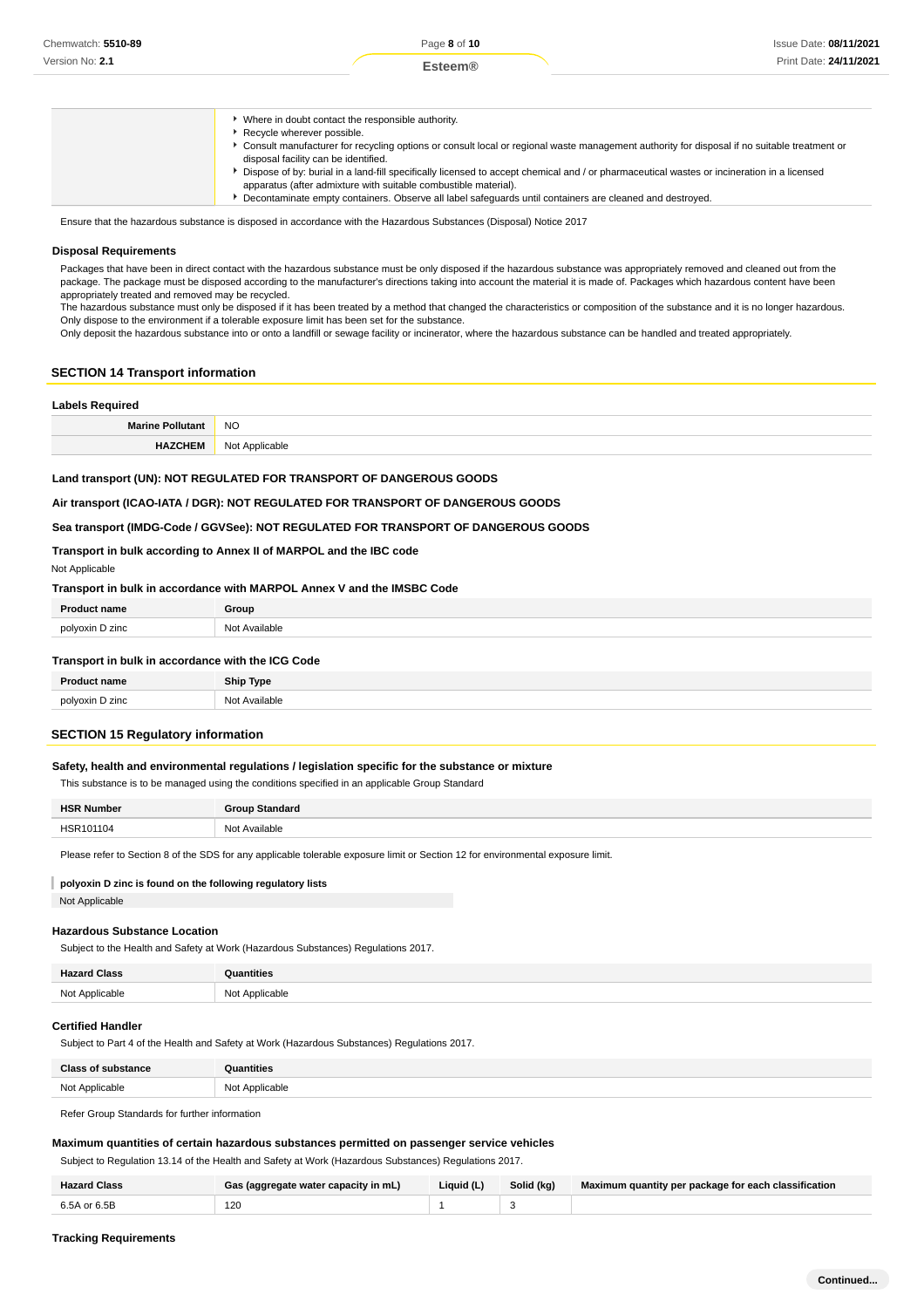#### Not Applicable

### **National Inventory Status**

| <b>National Inventory</b>                          | <b>Status</b>                                                                                                                                                                                     |
|----------------------------------------------------|---------------------------------------------------------------------------------------------------------------------------------------------------------------------------------------------------|
| Australia - AIIC / Australia<br>Non-Industrial Use | No (polyoxin D zinc)                                                                                                                                                                              |
| Canada - DSL                                       | No (polyoxin D zinc)                                                                                                                                                                              |
| Canada - NDSL                                      | No (polyoxin D zinc)                                                                                                                                                                              |
| China - IECSC                                      | No (polyoxin D zinc)                                                                                                                                                                              |
| Europe - EINEC / ELINCS / NLP                      | No (polyoxin D zinc)                                                                                                                                                                              |
| Japan - ENCS                                       | No (polyoxin D zinc)                                                                                                                                                                              |
| Korea - KECI                                       | No (polyoxin D zinc)                                                                                                                                                                              |
| New Zealand - NZIoC                                | No (polyoxin D zinc)                                                                                                                                                                              |
| Philippines - PICCS                                | No (polyoxin D zinc)                                                                                                                                                                              |
| USA - TSCA                                         | No (polyoxin D zinc)                                                                                                                                                                              |
| Taiwan - TCSI                                      | Yes                                                                                                                                                                                               |
| Mexico - INSQ                                      | No (polyoxin D zinc)                                                                                                                                                                              |
| Vietnam - NCI                                      | Yes                                                                                                                                                                                               |
| Russia - FBEPH                                     | No (polyoxin D zinc)                                                                                                                                                                              |
| Legend:                                            | Yes = All CAS declared ingredients are on the inventory<br>No = One or more of the CAS listed ingredients are not on the inventory. These ingredients may be exempt or will require registration. |

### **SECTION 16 Other information**

| 202<br>08/ |
|------------|
| 202<br>∩R∶ |

#### **SDS Version Summary**

| Version            | Date of Update | <b>Sections Updated</b>                                |
|--------------------|----------------|--------------------------------------------------------|
| $\sim$<br><u>.</u> | 08/11/2021     | ', Storage (suitable container)<br>Environmental.<br>v |

#### **Other information**

Classification of the preparation and its individual components has drawn on official and authoritative sources as well as independent review by the Chemwatch Classification committee using available literature references.

The SDS is a Hazard Communication tool and should be used to assist in the Risk Assessment. Many factors determine whether the reported Hazards are Risks in the workplace or other settings. Risks may be determined by reference to Exposures Scenarios. Scale of use, frequency of use and current or available engineering controls must be considered.

### **Definitions and abbreviations**

PC-TWA: Permissible Concentration-Time Weighted Average PC-STEL: Permissible Concentration-Short Term Exposure Limit IARC: International Agency for Research on Cancer ACGIH: American Conference of Governmental Industrial Hygienists STEL: Short Term Exposure Limit TEEL: Temporary Emergency Exposure Limit。 IDLH: Immediately Dangerous to Life or Health Concentrations ES: Exposure Standard OSF: Odour Safety Factor NOAEL :No Observed Adverse Effect Level LOAEL: Lowest Observed Adverse Effect Level TLV: Threshold Limit Value LOD: Limit Of Detection OTV: Odour Threshold Value BCF: BioConcentration Factors BEI: Biological Exposure Index AIIC: Australian Inventory of Industrial Chemicals DSL: Domestic Substances List NDSL: Non-Domestic Substances List IECSC: Inventory of Existing Chemical Substance in China EINECS: European INventory of Existing Commercial chemical Substances ELINCS: European List of Notified Chemical Substances NLP: No-Longer Polymers ENCS: Existing and New Chemical Substances Inventory KECI: Korea Existing Chemicals Inventory NZIoC: New Zealand Inventory of Chemicals PICCS: Philippine Inventory of Chemicals and Chemical Substances TSCA: Toxic Substances Control Act TCSI: Taiwan Chemical Substance Inventory INSQ: Inventario Nacional de Sustancias Químicas NCI: National Chemical Inventory FBEPH: Russian Register of Potentially Hazardous Chemical and Biological Substances This document is copyright.

Apart from any fair dealing for the purposes of private study, research, review or criticism, as permitted under the Copyright Act, no part may be reproduced by any process without written permission from CHEMWATCH.